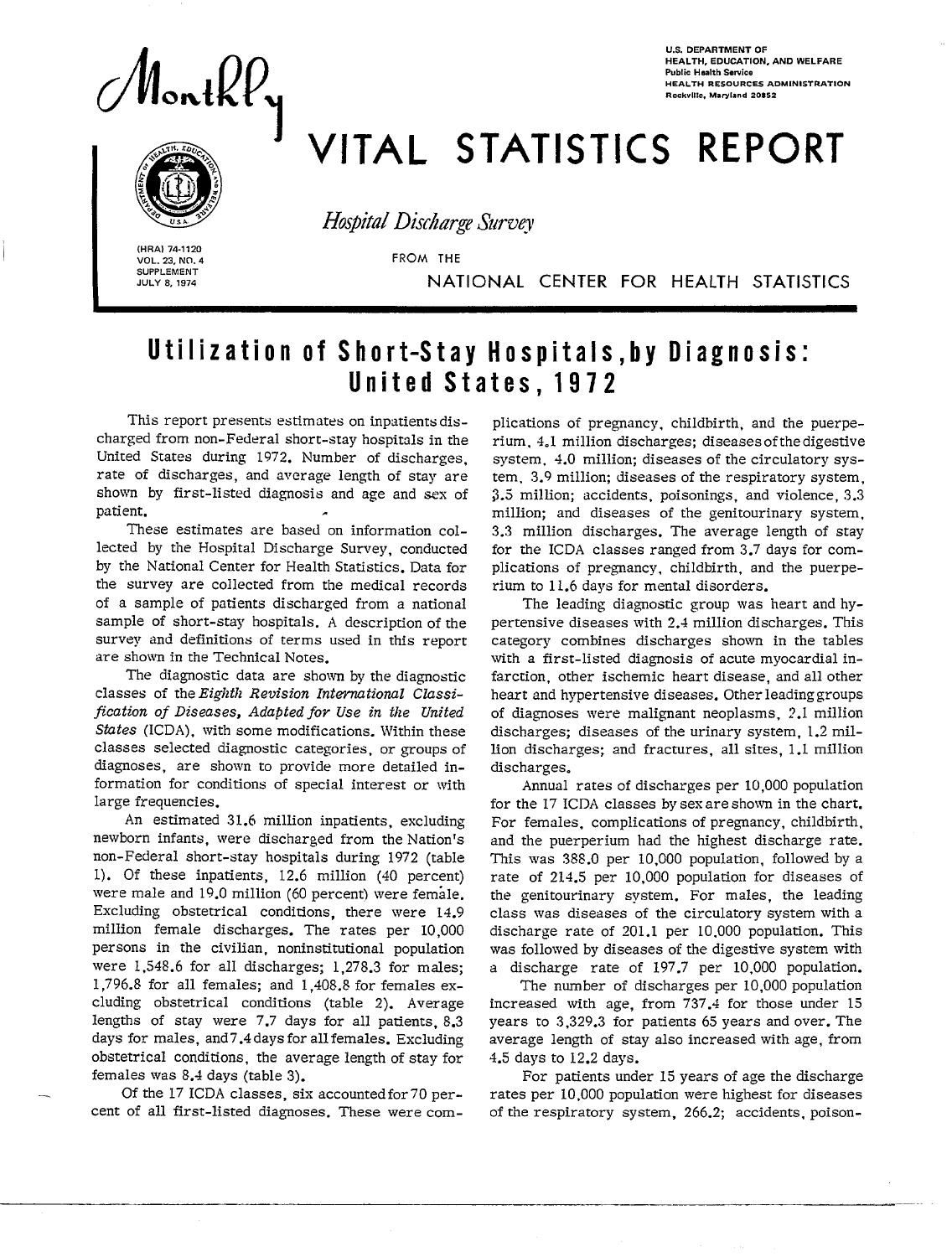ings, and violence, 101.1; and diseases of the digestive system, 73.1. These three classes accounted for 60 percent of all discharges in this age group. By specific diagnosis, hypertrophy of tonsils and adenoids accounted for 17 percent of all discharges. The average length of stay ranged from 1.8 days for hypertrophy of tonsils and adenoids to 10.6 for mental disorders.

In the age group 15-44 years, complications of pregnancy, childbirth, and the puerperium had a discharge rate of 476.8 per 10,000 population and accounted for over 30 percent of all discharges of both sexes. The discharge rate per 10,000 population for other leading classes was 181.9 for diseases of the genitourinary system and 175.3 for accidents, poisonings, and violence. Leading diagnostic conditions were

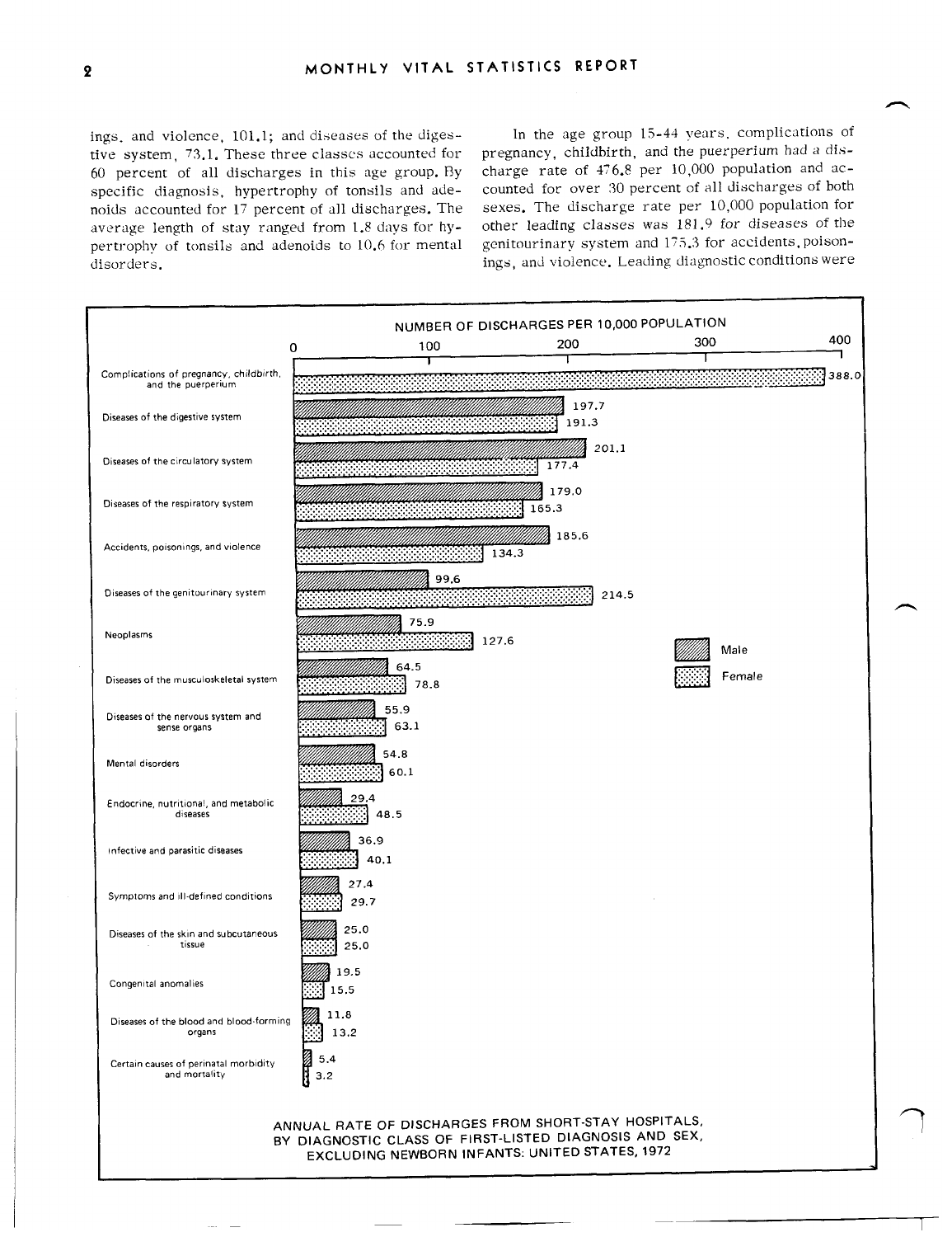#### MONTHLY VITAL STATISTICS REPORT

Table 1. Number of inpatients discharged from short-stay hospitals, by class of first-listed diagnosis, selected<br>diagnostic categories, age, and sex: United States, 1972

[Excludes newborn infants and Federal hospitals. Diagnostic groupings and code number inclusions are based on the Eighth Revision International Classification of Discuses, Adapted for Use in the United States]

| Diagnostic category and ICDA code                                                                                                                                                                                                                                                                                                                                       | All<br>dis-<br>charges            | Under<br>15<br>years            | $15 - 44$<br>years                       | 45-64<br>years               | 65 years<br>and over                               | Male                           | Female                         |  |
|-------------------------------------------------------------------------------------------------------------------------------------------------------------------------------------------------------------------------------------------------------------------------------------------------------------------------------------------------------------------------|-----------------------------------|---------------------------------|------------------------------------------|------------------------------|----------------------------------------------------|--------------------------------|--------------------------------|--|
|                                                                                                                                                                                                                                                                                                                                                                         | Number of discharges in thousands |                                 |                                          |                              |                                                    |                                |                                |  |
| All conditions---------------------------------                                                                                                                                                                                                                                                                                                                         | 31,627                            |                                 | 4, 174   13, 331   7, 488                |                              |                                                    | $6,634$   12,593               | 18,996                         |  |
| Excluding obstetrical conditions-----------------                                                                                                                                                                                                                                                                                                                       | 27,525                            | 4,154                           | 9,257                                    | 7,480                        | 6,634                                              | 12,593                         | 14,893                         |  |
| Infective and parasitic diseases---------------000-136<br>Benign neoplasms and neoplasms of<br>unspecified nature---------------------------210-239                                                                                                                                                                                                                     | 789<br>2,100<br>1,336<br>764      | 282<br>70<br>28<br>42           | 304<br>568<br>187<br>381                 | 110<br>792<br>536<br>257     | 93<br>669<br>585<br>84                             | 363<br>747<br>598<br>149       | 424<br>1,349<br>735<br>614     |  |
| Endocrine, nutritional, and metabolic                                                                                                                                                                                                                                                                                                                                   | 804<br>488                        | 55<br>22                        | 239<br>106                               | 270<br>172                   | 240<br>188                                         | 290<br>188                     | 513<br>300                     |  |
| Diseases of the blood and blood-forming<br>Mental disorders------------------------------290-315<br>Diseases of the nervous system and sense                                                                                                                                                                                                                            | 256<br>1,176<br>1,220             | 63<br>40<br>281                 | 71<br>645<br>283                         | 40<br>357<br>309             | 82<br>134<br>347                                   | 116<br>540<br>551              | 140<br>635<br>667              |  |
| Other conditions and diseases                                                                                                                                                                                                                                                                                                                                           | 443<br>258                        | 64<br>5                         | 158<br>10                                | 138<br>65                    | 84<br>179                                          | 190<br>112                     | 252<br>147                     |  |
| of eye-----------------------------360-373,375-379<br>Diseases of ear and mastoid process---------380-389                                                                                                                                                                                                                                                               | 241<br>277                        | 81<br>132                       | 51<br>64                                 | 55<br>52                     | 55<br>29                                           | 112<br>137                     | 129<br>140                     |  |
| Diseases of the circulatory system------------390-458<br>Acute myocardial infarction----------------------410<br>Other ischemic heart disease----------------411-414<br>All other heart and hypertensive                                                                                                                                                                | 3,860<br>374<br>1,254             | 32<br>×<br>$\star$              | 495<br>27<br>75                          | 1,376<br>160<br>474          | 1,957<br>186<br>701                                | 1,981<br>246<br>689            | 1,875<br>128<br>563            |  |
| disease------------------------------390-404,420-429<br>Cerebrovascular disease---------------------430-438                                                                                                                                                                                                                                                             | 801<br>586                        | 19<br>$\star$                   | 135<br>23                                | 289<br>147                   | 358<br>413                                         | 375<br>276                     | 425<br>309                     |  |
| Diseases of the respiratory system------------460-519<br>Acute respiratory infections, except                                                                                                                                                                                                                                                                           | 3,515                             | 1,507                           | 824                                      | 548                          | 637                                                | 1,764                          | 1,747<br>300                   |  |
| influenza----------------------------------460-466<br>Pneumcnia, all forms---------------------480-486<br>Hypertrophy of tonsils and adenoids-------------500                                                                                                                                                                                                           | 609<br>744<br>929                 | 332<br>289<br>694               | 114<br>121<br>229                        | 77<br>129<br>5               | 86<br>205<br>$\mathcal{R}$                         | 308<br>393<br>423              | 350<br>505                     |  |
| Diseases of the digestive system--------------520-577<br>Ulcer of stomach, duodenum, and                                                                                                                                                                                                                                                                                | 3,976                             | 414                             | 1,391                                    | 1,256                        | 915                                                | 1,947                          | 2,022<br>173                   |  |
| gastrojejunal ulcer-------------------------531-534<br>Appendicitis------------------------------540-543<br>Inguinal hernia------------------------------550,552                                                                                                                                                                                                        | 429<br>306<br>491                 | 7<br>104<br>118                 | 139<br>168<br>115                        | 175<br>26<br>161             | 108<br>9<br>96                                     | 256<br>168<br>441              | 137<br>48                      |  |
| Cholelithiasis, cholecystitis, and<br>cholangitis--------------------------------574,575                                                                                                                                                                                                                                                                                | 570                               | $\pi$                           | 201                                      | 204                          | 164                                                | 144                            | 425                            |  |
| Diseases of the genitourinary system----------580-629<br>Diseases of urinary system------------------580-599<br>Hyperplasia of prostate--------------------------600<br>Disorders of menstruation------------------------626                                                                                                                                            | 3,250<br>1,198<br>221<br>518      | 255<br>174<br>$\mathbf{x}$<br>5 | 1,554<br>414<br>$\star$<br>342           | 935<br>363<br>69<br>160      | 506<br>246<br>149<br>10                            | 982<br>516<br>221<br>$\cdots$  | 2,268<br>681<br>518            |  |
| Complications of pregnancy, childbirth,<br>and the puerperium------------------------------630-678                                                                                                                                                                                                                                                                      | 4,102                             | 20                              | 4,074                                    | 8                            | $\cdots$                                           | $\ldots$                       | 4,102                          |  |
| Diseases of the skin and subcutaneous                                                                                                                                                                                                                                                                                                                                   | 511                               | 80                              | 240                                      | 116                          | 75                                                 | 246                            | 264                            |  |
| Diseases of the musculoskeletal system<br>and connective tissue------------------------710-738<br>Arthritis, all forms-------------------------710-718<br>Displacement of intervertebral disc-------------725<br>Congenital anomalies--------------------------740-759<br>Certain causes of perinatal morbidity<br>and mortality----------------------------772,774-778 | 1,470<br>419<br>322<br>357<br>87  | 81<br>13<br>*<br>213<br>87      | 564<br>86<br>166<br>90<br>$\blacksquare$ | 525<br>164<br>129<br>37<br>- | 300<br>156<br>26<br>16<br>$\overline{\phantom{a}}$ | 635<br>162<br>178<br>192<br>53 | 833<br>257<br>144<br>164<br>34 |  |
| Symptoms and ill-defined<br>conditions--------------------------780-792,794-796                                                                                                                                                                                                                                                                                         | 588                               | 96                              | 266                                      | 142                          | 84                                                 | 270                            | 314                            |  |
| Accidents, poisonings, and violence-----------800-999<br>Fractures, all sites-------------------------800-829<br>Intracranial injury (excluding those with                                                                                                                                                                                                              | 3,253<br>1,127                    | 572<br>198                      | 1,498<br>397                             | 626<br>218                   | 557<br>315                                         | 1,828<br>578                   | 1,420<br>547                   |  |
| skull fracture)-----------------------------850-854<br>Laceration and open wound-------------------870-907<br>Special conditions and examinations without sickness                                                                                                                                                                                                      | 292<br>379                        | 96<br>70                        | 139<br>224                               | 37<br>57                     | 20<br>28                                           | 183<br>272                     | 109<br>106                     |  |
| or tests with negative findings----------793,Y00-Y13                                                                                                                                                                                                                                                                                                                    | 312                               | 27                              | 224                                      | 39                           | 22                                                 | 88                             | 224                            |  |

 $1$ Includes inpatients discharged for whom sex was not stated.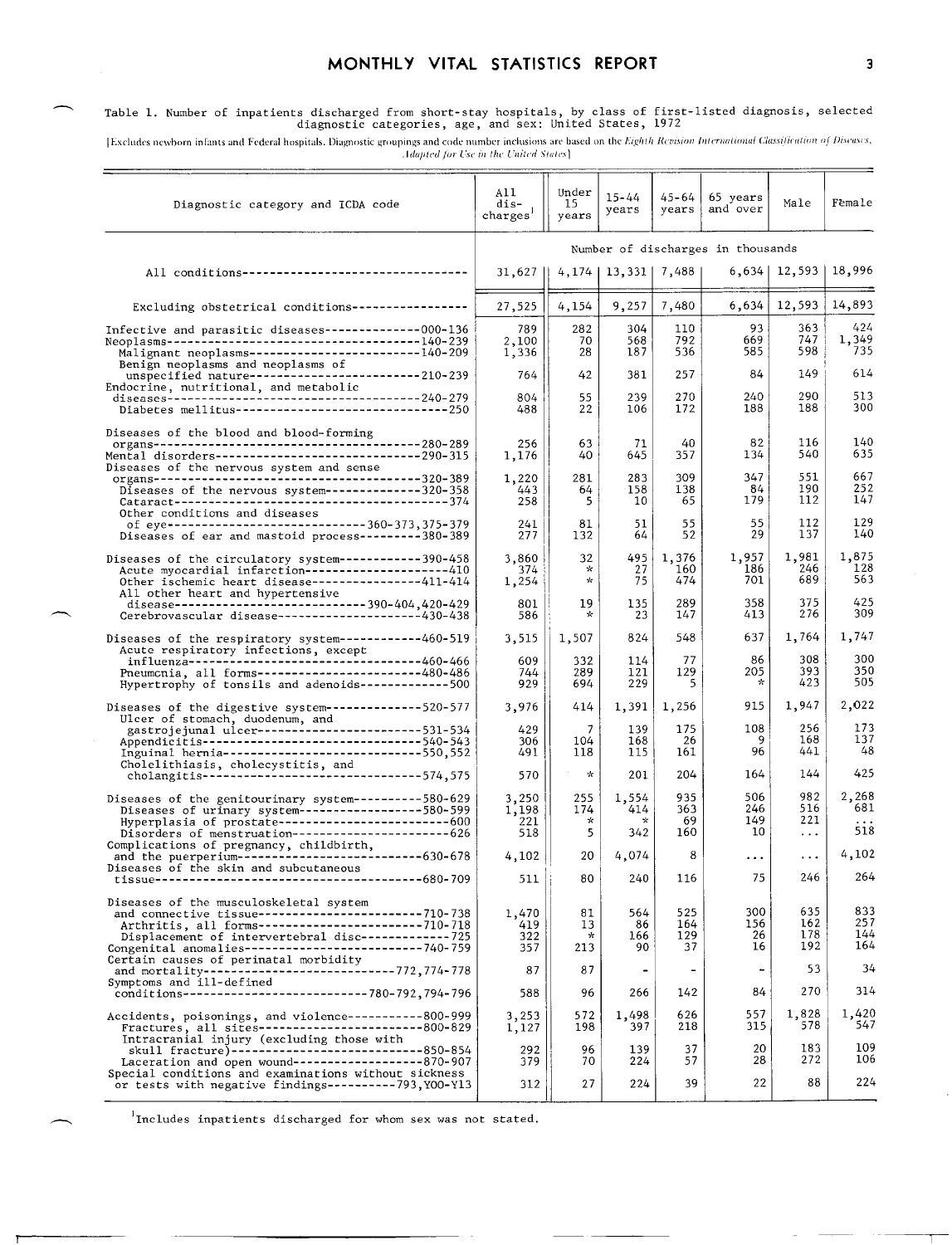Table 2. Annual rate of discharges from short-stay hospitals, by class of first-listed diagnosis, selected diag-<br>nostic categories, age, and sex: United States, 1972

[Excludes newborn infants and Federal hospitals, Diagnostic groupings and code number inclusions are based on the Eighth Revision International Classification of Diseases, Adapted for Use in the United States]

| Diagnostic category and ICDA code                                                                                                                                                                                                                                                                  | All.<br>dis-<br>charges <sup>'</sup>       | Under<br>15<br>years          | 15-44<br>years               | 45–64<br>years                | 65 years<br>and over          | Male                                                        | Female                       |  |  |
|----------------------------------------------------------------------------------------------------------------------------------------------------------------------------------------------------------------------------------------------------------------------------------------------------|--------------------------------------------|-------------------------------|------------------------------|-------------------------------|-------------------------------|-------------------------------------------------------------|------------------------------|--|--|
|                                                                                                                                                                                                                                                                                                    | Number of discharges per 10,000 population |                               |                              |                               |                               |                                                             |                              |  |  |
| All conditions-----------------------------                                                                                                                                                                                                                                                        | 1,548.6                                    |                               |                              | 737.4   1,560.2   1,772.3     |                               | $3,329.3$   1,278.3   1,796.8                               |                              |  |  |
| Excluding obstetrical conditions------------                                                                                                                                                                                                                                                       | 1,347.7                                    |                               | 733.8   1,083.4   1,770.4    |                               |                               | $3,329.3$ 1,278.3                                           | 1,408.8                      |  |  |
| Infective and parasitic diseases---------000-136<br>Neoplasms-------------------------------140-239<br>Malignant neoplasms-------------------140-209                                                                                                                                               | 38.6<br>102.8<br>$65.4$                    | 49.7<br>12.4<br>5.0           | 35.6<br>66.5<br>21.9         | 26.1<br>187.6<br>126.8        | 46.5<br>335.9<br>293.6        | 36.9<br>75.9<br>60.7                                        | 40.1<br>127.6<br>69.5        |  |  |
| Benign neoplasms and neoplasms of<br>unspecified nature---------------------210-239                                                                                                                                                                                                                | 37.4                                       | 7.3                           | 44.6                         | 60.8                          | 42.3                          | 15.2                                                        | 58.0                         |  |  |
| Endocrine, nutritional, and metabolic<br>Diabetes mellitus----------------------------250                                                                                                                                                                                                          | 39.4<br>23.9                               | 9.6<br>3.8                    | 28.0<br>12.5                 | 64.0<br>40.8                  | 120.4<br>94.4                 | 29.4<br>19.1                                                | 48.5<br>28.3                 |  |  |
| Diseases of the blood and blood-forming<br>organs-----------------------------------280-289<br>Mental disorders-------------------------290-315<br>Diseases of the nervous system and sense                                                                                                        | 12.6<br>57.6                               | 11.2<br>7.0                   | 8.3<br>75.5                  | 9.5<br>84.5                   | 41.3<br>67.2                  | 11.8<br>54.8                                                | 13.2<br>60.1                 |  |  |
| organs----------------------------------320-389<br>Diseases of the nervous system---------320-358<br>$\frac{Catarac}{}$<br>Other conditions and diseases                                                                                                                                           | 59.7<br>21.7<br>12.7                       | 49.7<br>11.4<br>0.9           | 33.1<br>18.5<br>1.1          | 73.1<br>32.6<br>15.3          | 174.2<br>42.0<br>90.0         | 55.9<br>19.3<br>11.3                                        | 63.1<br>23,9<br>13.9         |  |  |
| of eye------------------------360-373,375-379<br>Diseases of ear and mastoid process----380-389                                                                                                                                                                                                    | 11.8<br>13.6                               | 14.2<br>23.2                  | 6.0<br>7.5                   | 12.9<br>12.3                  | 27.6<br>14.7                  | 11.4<br>13.9                                                | 12.2<br>13.2                 |  |  |
| Diseases of the circulatory system-------390-458<br>Acute myocardial infarction ----------------410<br>Other ischemic heart disease -----------411-414<br>All other heart and hypertensive                                                                                                         | 189.0<br>18.3<br>61.4                      | 5.6<br>₩<br>☆                 | 58.0<br>3.2<br>8.8           | 325.7<br>38.0<br>112.2        | 982.3<br>93.4<br>351.8        | 201.1<br>24.9<br>69.9                                       | 177.4<br>12.1<br>53.3        |  |  |
| disease------------------------390-404,420-429<br>Cerebrovascular disease ----------------430-438                                                                                                                                                                                                  | 39.2<br>28.7                               | 3.4                           | 15.8<br>2.7                  | 68.4<br>34.8                  | 179.5<br>207.1                | 38.1<br>28.0                                                | 40.2<br>29.3                 |  |  |
| Diseases of the respiratory system-------460-519<br>Acute respiratory infections, except                                                                                                                                                                                                           | 172.1                                      | 266.2                         | 96.4                         | 129.7                         | 319.7                         | 179.0                                                       | 165.3                        |  |  |
| influenza----------------------------460-466<br>Pneumonia, all forms------------------480-486<br>Hypertrophy of tonsils and adenoids--------500                                                                                                                                                    | 29.8<br>36.4<br>45.5                       | 58.6<br>51.0<br>122.7         | 13.3<br>14.2<br>26.8         | 18.1<br>30.5<br>1.1           | 43.2<br>103.0<br>÷.           | 31.2<br>39.9<br>42.9                                        | 28.4<br>33.1<br>47.8         |  |  |
| Diseases of the digestive system --------- 520-577<br>Ulcer of stomach, duodenum, and                                                                                                                                                                                                              | 194.7                                      | 73.1                          | 162.8                        | 297.3                         | 459.3                         | 197.7                                                       | 191.3                        |  |  |
| gastrojejunal ulcer---------------------531-534<br>Appendicitis---------------------------540-543<br>Inguinal hernia-------------------------550.552<br>Cholelithiasis, cholecystitis, and                                                                                                         | 21.0<br>15.01<br>24.0                      | 1.2<br>18.3<br>20.9           | 16.3<br>19.6<br>13.5         | 41.5<br>6.1<br>38.2           | 54.4<br>4.4<br>48.0           | 26.0<br>17.1<br>44.8                                        | 16.4<br>13.0<br>4.6          |  |  |
| cholangitis----------------------------574,575                                                                                                                                                                                                                                                     | 27.9                                       | $\sim$                        | 23.5                         | 48.2                          | 82.4                          | 14.6                                                        | 40.2                         |  |  |
| Diseases of the genitourinary system ----- 580-629<br>Diseases of urinary system --------------580-599<br>Hyperplasia of prostate----------------------600<br>Disorders of menstruation ------------------626                                                                                      | 159.2<br>58.6<br>10.8<br>25.4              | 45.1<br>30.7<br>$\sim$<br>0.9 | 181.9<br>48.5<br>∗<br>40.1   | 221.4<br>86.0<br>16.3<br>37.9 | 253.7<br>123.6<br>74.8<br>5.2 | 99.6<br>52.4<br>22.5<br>$\bullet$ .<br><br><br><br><br><br> | 214.5<br>64.4<br>49.0        |  |  |
| Complications of pregnancy, childbirth,<br>and the puerperium---------------------630-678<br>Diseases of the skin and subcutaneous                                                                                                                                                                 | 200.9                                      | 3.6                           | 476.8                        | 1.9                           | $\cdots$                      | $\bullet$ .<br><br><br><br><br><br>                         | 388.0                        |  |  |
|                                                                                                                                                                                                                                                                                                    | 25.0                                       | 14.2                          | 28.1                         | 27.5                          | 37.6                          | 25.0                                                        | 25.0                         |  |  |
| Diseases of the musculoskeletal system<br>$--710-738$<br>and connective tissue----------------<br>Arthritis, all forms---------------------710-718<br>Displacement of intervertebral disc--------725<br>Congenital anomalies----------------------740-759<br>Certain causes of perinatal morbidity | 72.0<br>20.5<br>15.8<br>17.5               | 14.3<br>2.3<br>×<br>37.6      | 66.1<br>10.0<br>19.4<br>10.6 | 124.2<br>38.8<br>30.6<br>8.8  | 150.5<br>78.2<br>13.0<br>8.2  | 64.5<br>16.4<br>18.1<br>19.5                                | 78.8<br>24.3<br>13.6<br>15.5 |  |  |
| and mortality ------------------------772,774-778<br>Symptoms and ill-defined                                                                                                                                                                                                                      | 4.2                                        | 15.3                          |                              |                               |                               | 5.4                                                         | 3.2                          |  |  |
| conditions ----------------------780-792, 794-796                                                                                                                                                                                                                                                  | 28.8                                       | 16.9                          | 31.1                         | 33.7                          | 42.2                          | 27.4                                                        | 29.7                         |  |  |
| Accidents, poisonings, and violence ------ 800-999<br>Fractures, all sites-------------------800-829<br>Intracranial injury (excluding those with                                                                                                                                                  | 159.3<br>55.2                              | 101.1<br>35.0                 | 175.3<br>46.5                | 148.1<br>51.5                 | 279.4<br>157.9                | 185.6<br>58.7                                               | 134.3<br>51.8                |  |  |
| skull fracture)------------------------850-854<br>Laceration and open wound--------------870-907<br>Special conditions and examinations without<br>sickness or tests with negative                                                                                                                 | 14.3<br>18.5                               | 16.9<br>12.3                  | 16.2<br>26.2                 | 8.7<br>13.5                   | 10.2<br>14.2                  | 18.5<br>27.6                                                | 10.3<br>10.0                 |  |  |
| findings---------------------------793, YOO-Y13<br>and the contract component of the contract of the contract of the contract of the contract of the contract of                                                                                                                                   | 15.3                                       | 4.8                           | 26.2                         | 9.3                           | 10.9                          | 8.9                                                         | 21.2                         |  |  |

 $1$ Includes inpatients discharged for whom sex was not stated.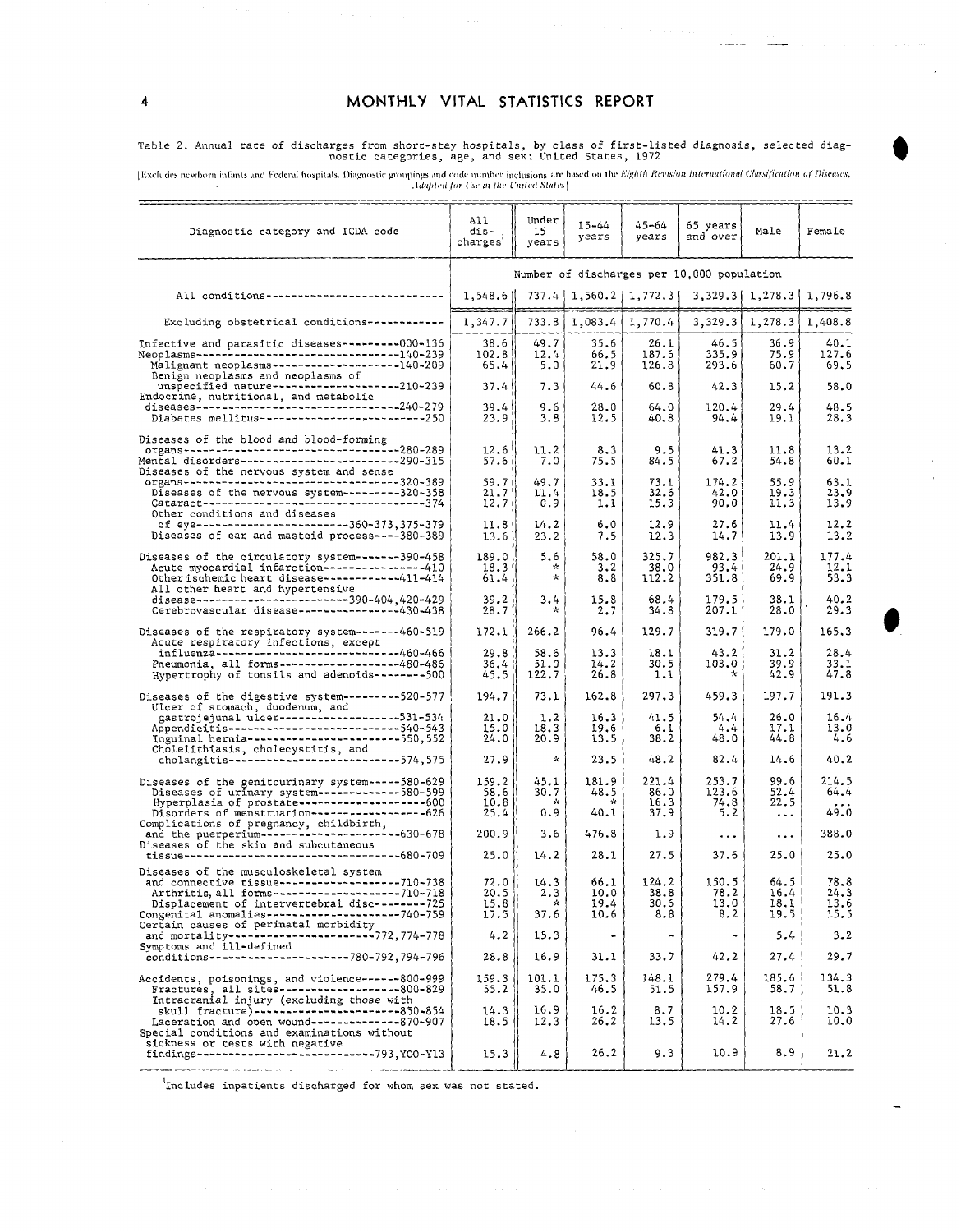#### MONTHLY VITAL STATISTICS REPORT

-Table 3. Average length of stay of inpatients discharged from short-stay hospitals, by class of first-listed di<br>agnosis, selected dianostic categories, age, and sex: United States, 1972

[Excludes newborn inlants and Federal hospitals, Diagnostic groupings and code number inclusions are based on the Eighth Revision International Classification of Diseases,

| Diagnostic category and ICDA code                                                                                                                                                                                                                                                                                    | A11<br>dis –<br>charges        | Under<br>15<br>years                             | $15 - 44$<br>years                 | 45-64<br>years            | 65 years<br>and over          | Male                           | Female                     |  |
|----------------------------------------------------------------------------------------------------------------------------------------------------------------------------------------------------------------------------------------------------------------------------------------------------------------------|--------------------------------|--------------------------------------------------|------------------------------------|---------------------------|-------------------------------|--------------------------------|----------------------------|--|
|                                                                                                                                                                                                                                                                                                                      | Average length of stay in days |                                                  |                                    |                           |                               |                                |                            |  |
| All conditions----------------------------------                                                                                                                                                                                                                                                                     | 7.7                            | 4.5                                              | 5.7                                | 9.3                       | $12.2^{\circ}$                | 8.3                            | 7.4                        |  |
| Excluding obstetrical conditions------------------                                                                                                                                                                                                                                                                   | 8.4                            | 4.5                                              | 6.6                                | 9.3                       | 12.2                          | 8.3                            | 8.4                        |  |
| Infective and parasitic diseases--------------000-136<br>Malignant neoplasms-------------------------140-209<br>Benign neoplasms and neoplasms of unspecified                                                                                                                                                        | 6.4<br>11.1<br>13.9            | 4.6<br>6.1<br>8.3                                | 6.1<br>7.4<br>11.0                 | 9.4<br>11.7<br>14.0       | 9.6<br>14. I<br>15.0          | 6.8<br>12.4<br>14.0            | 6.1<br>10.4<br>13.8        |  |
| Endocrine, nutritional, and metabolic<br>Diabetes mellitus ------ -------------------------250                                                                                                                                                                                                                       | 6.3<br>9.9<br>10.7             | 4.5<br>8.1<br>7.6                                | 5.6<br>7.8<br>8.3                  | 7.1<br>10.2<br>10.8       | 8.4<br>12.1<br>12.3           | 6.0<br>9.9<br>10.4             | 6.4<br>9.9<br>10.9         |  |
| Diseases of the blood and blood-forming<br>Mental disorders ------------------------------290-315<br>Diseases of the nervous system and sense                                                                                                                                                                        | 8.1<br>11.6<br>6.9             | 5.5<br>10.6<br>3.9                               | 6.4<br>11.2<br>6.4                 | 9.1<br>11.6<br>7.4        | 11.2<br>13.9<br>9.3           | 7.6<br>10.5<br>5.7             | 8.5<br>12.6<br>7.1         |  |
| Diseases of the nervous system--------------320-358<br>Other conditions and diseases                                                                                                                                                                                                                                 | 9.8<br>6.8                     | 8.0<br>4.8                                       | 7.9<br>5.5                         | 9.2<br>6.5                | 15.5<br>7.0                   | 10.0<br>6.5                    | 9.6<br>7.0                 |  |
| of eye---------------------------360-373,375-379<br>Diseases of ear and mastoid process---------380-389                                                                                                                                                                                                              | 5.0<br>4.1                     | 2.6<br>2.6                                       | 5.5<br>3.7                         | 6.8<br>4.5                | 6.5<br>10.9                   | 4.9<br>3.5                     | 5.2<br>4.7                 |  |
| Diseases of the circulatory system------------390-458<br>Acute myocardial infarction---------------------410<br>Other ischemic heart disease----------------411-414<br>All other heart and hypertensive                                                                                                              | 11.5<br>15.6<br>11.0           | 8.4<br>$\sim$<br>÷.                              | 8.1<br>14.9<br>7.8                 | 10.8<br>16.2<br>9.9       | 12.9<br>15.2<br>12.2          | 11.3<br>15.4<br>10.4           | 11.7<br>16.1<br>11.7       |  |
| disease----------------------------390-404,420-429<br>Cerebrovascular disease ---------------------430-438                                                                                                                                                                                                           | 9.7<br>13.4                    | 7.1<br>$\sim$                                    | 7.5<br>10.0                        | 8.8<br>12.4               | $-11.3$<br>13.9               | 9.3<br>12.7                    | 10.0<br>14.0               |  |
| Diseases of the respiratory system-----------460-519<br>Acute respiratory infections, except                                                                                                                                                                                                                         | 6.0                            | 3.5                                              | 4.7                                | 8.6                       | 11.2                          | 5.9                            | 6.0                        |  |
| influenza --------------------------------460-466<br>Pneumonia, all forms----------------------480-486<br>Hypertrophy of tonsils and adenoids -------------500                                                                                                                                                       | 5.6<br>8.8<br>1.9              | 4.3<br>5.0<br><b>1.8</b>                         | 4.9<br>7.7<br>2.4                  | 7.0<br>10.3<br>2.9        | 10.0<br>12.3<br>$\mathcal{L}$ | 5.3<br>8.6<br>1.8              | 5.9<br>8.9<br>2.0          |  |
| Diseases of the digestive system --------------520-577<br>Ulcer of stomach, duodenum, and                                                                                                                                                                                                                            | 8.0                            | 4.2                                              | 6.4                                | 8.7                       | 11.1                          | 7.6                            | 8.4                        |  |
| gastrojejunal ulcer-------------------------531-534<br>Appendicitis-----------------------------540-543<br>Inguinal hernia-----------------------------550.552<br>Cholelithiasis, cholecystitis, and                                                                                                                 | 9.8<br>6,3<br>5.9              | 5.8<br>5.4<br>2.8                                | 8.0<br>5.8<br>5.4                  | 9.8<br>10.3<br>6.7        | 12.5<br>15.3<br>8.7           | 9.6<br>6.5<br>5.9              | 10.2<br>6.1<br>5.5         |  |
| cholangitis--------------------------------574,575                                                                                                                                                                                                                                                                   | 10.3                           | $\sim$                                           | 8.6                                | 9.9                       | 12.8                          | 11.3                           | 9.9                        |  |
| Diseases of the genitourinary system---------580-629<br>Diseases of urinary system------------------580-599<br>Hyperplasia of prostate------------------------600<br>Disorlers of menstruation------------------------626                                                                                            | 6.3<br>6.6<br>11.9<br>4.0      | 4.0<br>4.4<br>12<br>2.8                          | 5.2<br>5.3<br>$\mathcal{L}$<br>3.9 | 6.3<br>6.6<br>10.3<br>4.0 | 10.7<br>10.1<br>12.7<br>6.2   | 7.3<br>6.7<br>11.9<br>$\cdots$ | 5.8<br>6.4<br>4.O          |  |
| Complications of pregnancy, childbirth, and the<br>puerperium---------------------------------630-678<br>Diseases of the skin and subcutaneous                                                                                                                                                                       | 3.7                            | 3.4                                              | 3.7                                | 3.3                       | $\cdots$                      | $\bullet$ $\bullet$ $\bullet$  | 3.7                        |  |
|                                                                                                                                                                                                                                                                                                                      | 7.2                            | 5.2                                              | 5.7                                | 8.1                       | 12.9                          | 6.9                            | 7.5                        |  |
| Diseases of the musculoskeletal system and<br>connective tissue---------------------------710-738<br>Arthritis, all forms-----------------------710-718<br>Displacement of intervertebral disc-------------725<br>Congenital anomalies--------------------------740-759<br>Certain causes of perinatal morbidity and | 9.5<br>10.8<br>12.1<br>6.6     | 6.6<br>8.4<br>$\mathcal{L}_{\mathcal{R}}$<br>5.9 | 8.1<br>8.5<br>11.2<br>6.9          | 9.5<br>9.9<br>12.4<br>8.8 | 13.2<br>13.3<br>15.4<br>8.6   | 9.2<br>10.2<br>11.2<br>6.7     | 9.8<br>11.2<br>13.1<br>6.3 |  |
| mortality-------------------------------772,774-778<br>Symptoms and ill-defined                                                                                                                                                                                                                                      | 7.6                            | 7.6                                              | $\cdots$                           | $\ddotsc$                 | $\cdots$                      | 8.1                            | 6.8                        |  |
| conditions --------------------------780-792,794-795                                                                                                                                                                                                                                                                 | 5.1                            | 3.7                                              | 4.4                                | 5.3<br>9.5                | 8.9                           | 5.1                            | 5.1<br>9.4                 |  |
| Accidents, poisonings, and violence-----------800-999<br>Fractures, all sites-------------------------800-829<br>Intracranial injury (excluding those with                                                                                                                                                           | 8.3<br>11.5                    | 5.2<br>6.5                                       | 6.6<br>9.0                         | 11.6                      | 14.6<br>17.8                  | 7.4<br>9.7                     | 13.4                       |  |
| skull fracture)----------------------------850-854<br>Laceration and open wound-------------------370-907<br>Special conditions and examinations without sickness                                                                                                                                                    | 5.9<br>5.3                     | 3.6<br>3.8                                       | 5.5<br>4.8                         | 8.7<br>7.3                | 14.9<br>8.3                   | 5.5<br>5.2                     | 6.6<br>5.4                 |  |
| or tests with negative findings----------793, YOO-Y13                                                                                                                                                                                                                                                                | 3.9                            | 2.8                                              | 3.5                                | 4.7                       | 7.1                           | 3.8                            | 3.9                        |  |

<sup>1</sup>Includes inpatients discharged for whom sex was not stated.

5

 $\frac{1}{2\pi}$  , where  $\frac{1}{2}$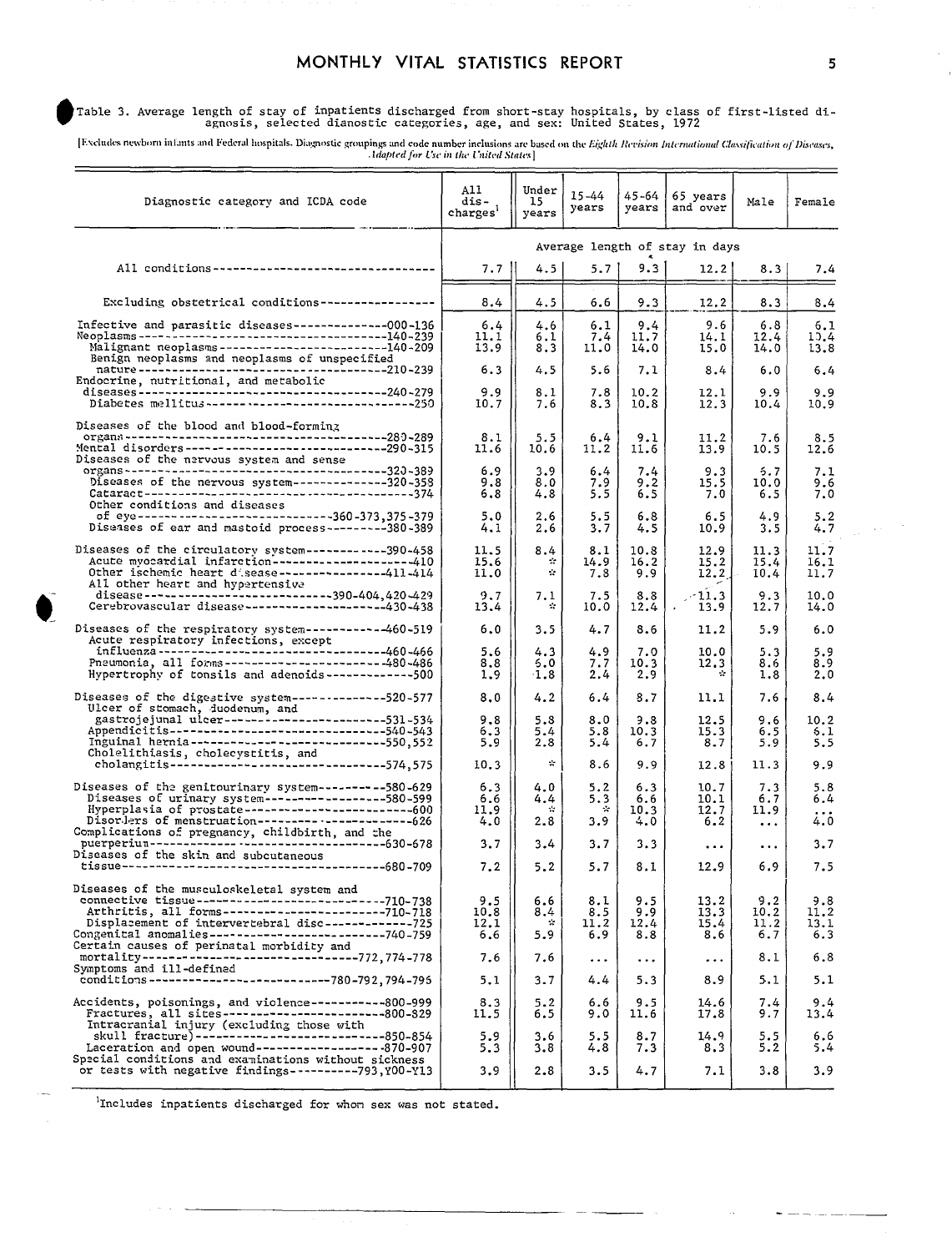diseases of the urinary system, 48.5; fractures, all sites, 46.5; and disorders of menstruation, 40.1 dis-<br>charges per 10,000 population. The longest lengths charges per 10,000 population. The longest lengths longest average length of stay was for myocardial of stay were recorded for acute myocardial infarction (14.9 days), mental disorders (11.2 days), and ma-(14.9 days), mental disorders (11.2 days), and ma- lignant neoplasms (14.0 days) and displacement of lignant neoplasms  $(11.0 \text{ days})$ . The largest class, complications of pregnancy, childbirth, and the pu-

In the age group 45-64 years, the leading ICDA the circulatory system. The discharge rate for this class was diseases of the circulatory system with class was 982.3 per 10,000 population. The next two class was diseases of the circulatory system with class was 982.3 per 10,000 population. The next two was followed by diseases of the digestive system with (459.3) and diseases of the respiratory system (319.7).<br>a rate of 297.3 discharges per 10,000 population and Leading diagnostic groups included heart and hypera rate of 297.3 discharges per 10,000 population and Leading diagnostic groups included heart and hyper-<br>diseases of the genitourinary system with a rate of tensive diseases (624.7 discharges per 10.000 popudiseases of the genitourinary system with a rate of tensive diseases (624.7 discharges per 10,000 popu-<br>221.4 discharges per 10,000 population. These three lation) malignant neoplasms (293.6) and cerebro-221.4 discharges per 10,000 population. These three lation), malignant neoplasms  $(293.6)$ , and cerebro-<br>classes accounted for slightly less than half  $(48 \text{ per} - \text{vascular}$  disease  $(207.1 \text{ discharges}$  per 10,000 classes accounted for slightly less than half (48 per-<br>cent) of all discharges in this age group. Leading population). Fractures all sites had the longest ay-

discharges per 10,000 population) and maligant neoplasms (126.8 discharges per 10,000 population). The infarction (16.2 days). Other long stays were for maintervertebral disc (12.4 days).

complications of pregnancy, childbirth, and the pu-<br>erperium, had a length of stay of only 3.7 days, and over had a first-listed diagnosis of diseases of erperium, had a length of stay of only 3.7 days. and over had a first-listed diagnosis of diseases of leading classes were diseases of the digestive system. cent) of all discharges in this age group. Leading population). Fractures, all sites, had the longest av-<br>groups were heart and hypertensive diseases (218.6 erage length of stay (17.8 days) in this age group. erage length of stay (17.8 days) in this age group.

### Technical Notes

SOURCE OF DATA. The Hospital Discharge Sur- Table I. APPROXIMATE STANDARD ERRORS OF ES-<br>vey collects data on patients discharged from nonin- TIMATED NUMBERS OF DISCHARGES vey collects data on patients discharged from noninstitutional short-stay hospitals located inthe50 States and the District of Columbia. This report excludes data for newborn infants and discharges from Federal hospitals. Information in this report is basedon a sample of about 225,000 abstracts of medical records of patients discharged from a national sample of 425 hospitals that participated in the survey in 1972.

MEDICAL CODING AND DIAGNOSIS ESTIMATES. A maximum of five diagnoses recorded on abstracts of sampled medical records for 1972 were coded ac- DEFINITIONS. *Short-stay hospitals are* general and cording to the *Eighth Revision International Classification of Diseases, Adapted for Use in the United* States (ICDA). The data in this report pertain to firstlisted diagnoses only. The classification "Accidents, Poisonings, and Violence (External Cause)" and the supplementary classification "Fetal Death" were not used. Some modifications were made in the coding system to accommodate incomplete or ill-defined terminology on the source documents. Data are presented for the ICDA classes and selected diagnostic

subject to sampling error since a sample rather *Average length of stay* is the total number of in-<br>than the entire population has been surveyed. The patient days accumulated by patients discharged from than the entire population has been surveyed. The patient days accumulated by patients discharged from<br>standard errors appropriate for the estimates of the short-stay hospitals during 1972 divided by the numnumber of discharges are shown in table I. ber of patients discharged.

in tables may not add to totals. Rates and aver- gle (only) and first-of-multiple diagnoses. The num-<br>age lengths of stay presented were computed from ber offirst-listed diagnoses is equivalent to the number unrounded numbers.  $\qquad \qquad$  of discharges.

| stitutional short-stay hospitals located in the 50 States                                                                                                                                        |                                                                                                   |                                                     |                                                                                                   |                                                              |  |  |  |
|--------------------------------------------------------------------------------------------------------------------------------------------------------------------------------------------------|---------------------------------------------------------------------------------------------------|-----------------------------------------------------|---------------------------------------------------------------------------------------------------|--------------------------------------------------------------|--|--|--|
| and the District of Columbia. This report excludes<br>data for newborn infants and discharges from Fed-<br>eral hospitals. Information in this report is based on                                | Size of<br>estimate                                                                               | Standard<br>error                                   | Size of<br>estimate                                                                               | Standard<br>error                                            |  |  |  |
| a sample of about 225,000 abstracts of medical rec-<br>ords of patients discharged from a national sample<br>of 425 hospitals that participated in the survey in<br>1972.<br>$\lambda$<br>$\sim$ | $5.000 - - - -$<br>$10,000$ ----<br>$20.000 - - -$<br>$50,000$ ----<br>$100,000--$<br>$200,000--$ | 1,100<br>1,500<br>2,300<br>4,000<br>6,600<br>11,000 | $500.000---$<br>$1,000,000 -$<br>$5,000,000 -$<br>$10,000,000 -$<br>20,000,000-<br>$30,000,000 -$ | 22,000<br>38,000<br>160,000<br>310,000<br>610,000<br>900,000 |  |  |  |
|                                                                                                                                                                                                  |                                                                                                   |                                                     |                                                                                                   |                                                              |  |  |  |

short-term special hospitals that have six beds or more for inpatient use and an average length of stay of less than 30 days.

A patient or inpatient is a person who is formally admitted to the inpatient service of a short-stay hospital for observation, care, diagnosis, or treatment.

A discharge is the formal release of an inpatient by a hospital, that is, the termination of a period of hospitalization by death or by disposition to place of residence, nursing home, or another hospital.

categories, subsets of the ICDA classes. *Dischavge rate* is the ratio of the number of dis charges (inpatients) to the number of persons in the SAMPLING ERRORS. The estimates presented are civilian, noninstitutional population as of July 1, 1972.

short-stay hospitals during 1972 divided by the num-

*First-listed dia~oses* are the aggregate of in-ROUNDING. Due to rounding, detailed figures with-<br>in tables may not add to totals. Rates and aver-<br>gle (only) and first-of-multiple diagnoses. The number of first-listed diagnoses is equivalent to the number